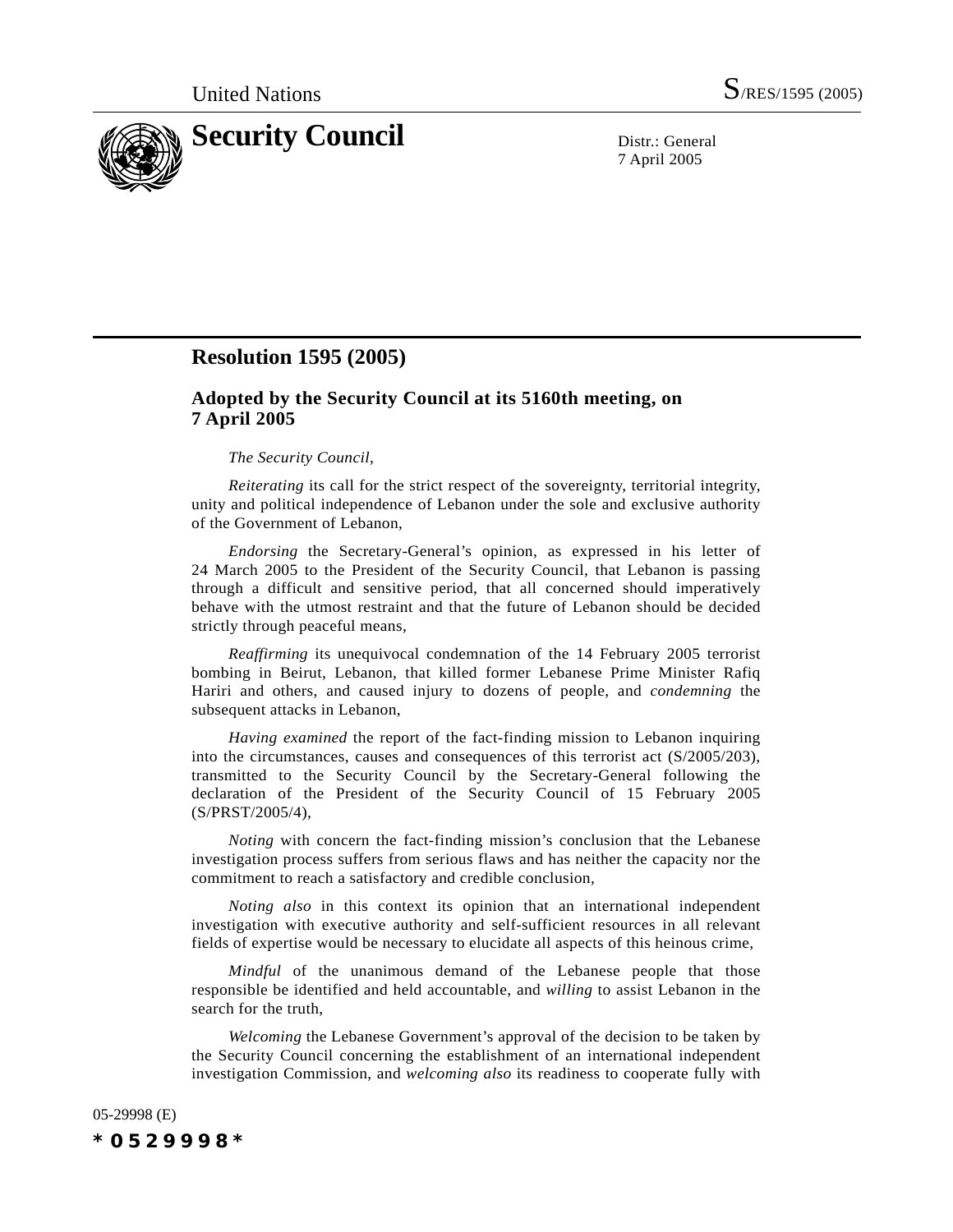such a Commission within the framework of Lebanese sovereignty and of its legal system, as expressed in the letter of 29 March 2005 from the Chargé d'affaires a.i. of Lebanon to the United Nations to the Secretary-General (S/2005/208),

1. *Decides*, consistent with the above-mentioned letter from the Chargé d'affaires a.i. of Lebanon, to establish an international independent investigation Commission ("the Commission") based in Lebanon to assist the Lebanese authorities in their investigation of all aspects of this terrorist act, including to help identify its perpetrators, sponsors, organizers and accomplices;

2. *Reiterates* its call on the Lebanese government to bring to justice the perpetrators, organizers and sponsors of the 14 February 2005 terrorist bombing, and *calls upon* the Lebanese government to ensure that the findings and conclusions of the Commission's investigation are taken into account fully;

3. *Decides* that, to ensure the Commission's effectiveness in the discharge of its duties, the Commission shall:

- Enjoy the full cooperation of the Lebanese authorities, including full access to all documentary, testimonial and physical information and evidence in their possession that the Commission deems relevant to the inquiry;
- Have the authority to collect any additional information and evidence, both documentary and physical, pertaining to this terrorist act, as well as to interview all officials and other persons in Lebanon, that the Commission deems relevant to the inquiry;
- Enjoy freedom of movement throughout the Lebanese territory, including access to all sites and facilities that the Commission deems relevant to the inquiry;
- Be provided with the facilities necessary to perform its functions, and be granted, as well as its premises, staff and equipment, the privileges and immunities to which they are entitled under the Convention on the Privileges and Immunities of the United Nations;

4. *Requests* the Secretary-General to consult urgently with the Lebanese Government with a view to facilitate the establishment and operation of the Commission pursuant to its mandate and terms of reference as mentioned in paragraphs 2 and 3 above, and *requests also* that he report to the Council accordingly and notify it of the date the Commission begins its full operations;

5. *Requests further* the Secretary-General, notwithstanding paragraph 4 above, to undertake without delay the steps, measures and arrangements necessary for the speedy establishment and full functioning of the Commission, including recruiting impartial and experienced staff with relevant skills and expertise;

6. *Directs* the Commission to determine procedures for carrying out its investigation, taking into account the Lebanese law and judicial procedures;

7. *Calls on* all States and all parties to cooperate fully with the Commission, and in particular to provide it with any relevant information they may possess pertaining to the above-mentioned terrorist act;

8. *Requests* the Commission to complete its work within three months of the date on which it commenced its full operations, as notified by the Secretary